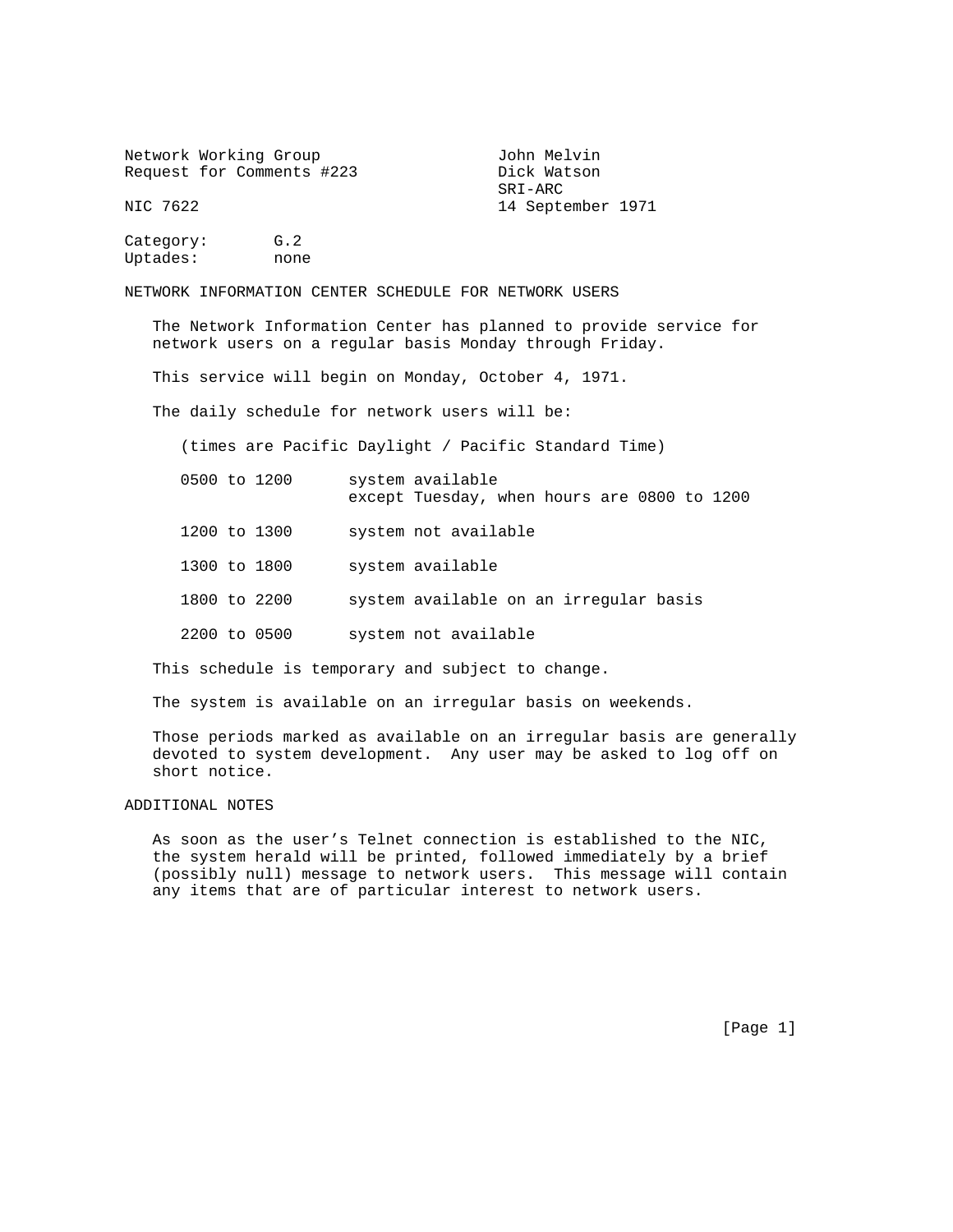After logging in, the (possibly null) system message common to all logins will be printed.

the user will be logged in as John Postel from UCLA

 If you experience any trouble getting into the NIC, call us via the telephone numbers listed below. If the number is not listed as a direct dial, you must contact your operator and ask for the appro priate Zenith or Enterprise number. If the operator is unfamiliar with the use of Enterprise or Zenith numbers, ask to speak to the supervisor.

Dick Watson for administrative problems.

John Melvin vor NCP or Telnet problems.

Marily Auerbach or Dirk van Nouhuys for TNLS problems.

 If NIC personnel do not answer, a local answering service will take the call. Give the name of the person to whom your question is directed and your question or comment. We will contact the answering service every morning and reply as soon as possible.

| Ident                 | Site                                 | Phone                 |
|-----------------------|--------------------------------------|-----------------------|
| AMES-CD               | NASA Ames<br>CD Group                | dial direct, 329-0740 |
| AMES-ILLIAC NASA Ames | ILLIAC Group                         | dial direct, 329-0740 |
| ARPA                  | Advanced Research<br>Projects Agency | Enterprise 1-0740     |
| BBN-NET               | <b>BBN</b><br>Network Group          | Enterprise 0740       |

[Page 2]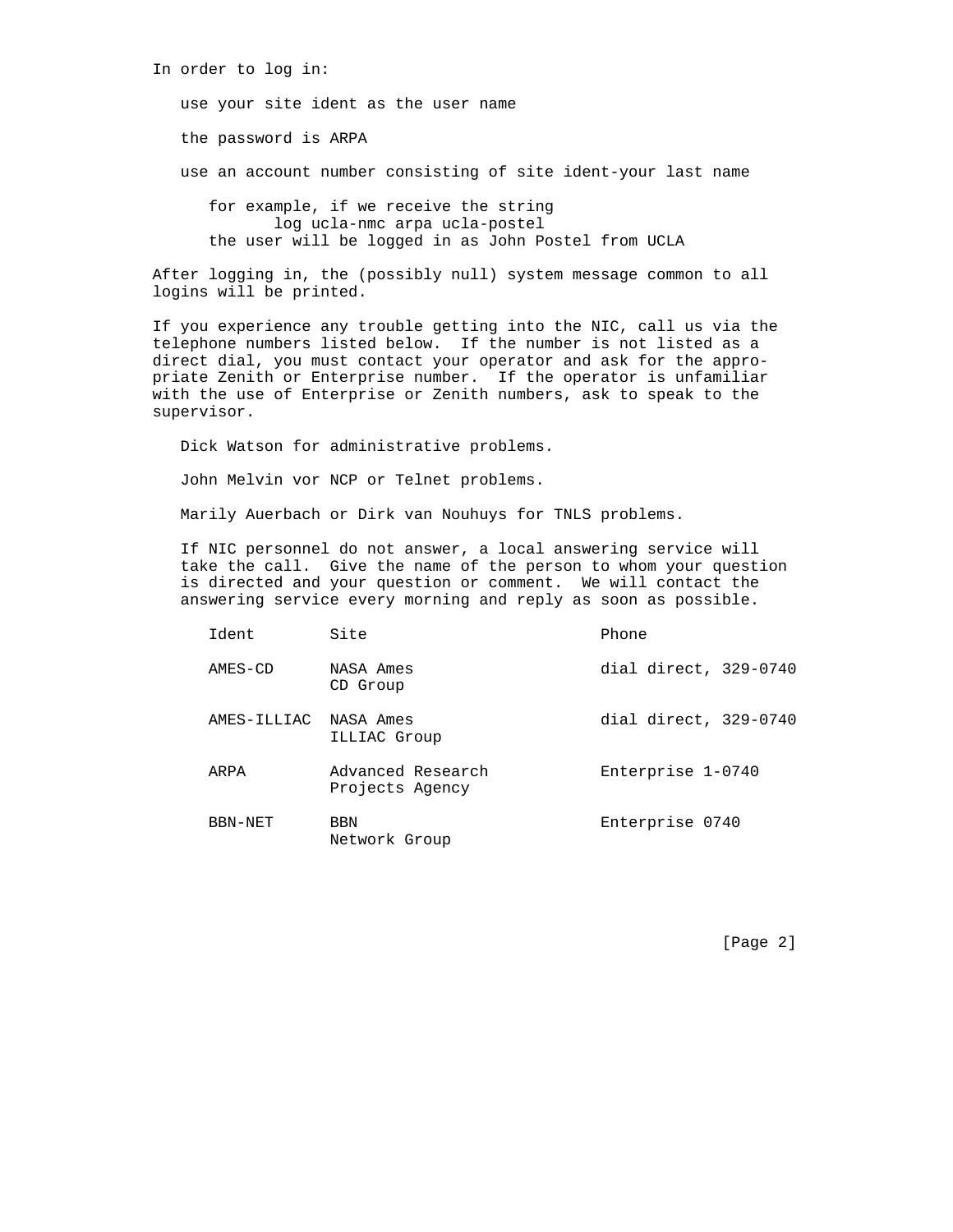| <b>BBN-TENEX</b> | BBN<br>TENEX Group                        | Enterprise 0740      |
|------------------|-------------------------------------------|----------------------|
| CASE             | Case Western Reserve<br>University        | Enterprise 0740      |
| CMU              | Carnegie-Mellon<br>University             | Enterprise 9074      |
| HARV             | Harvard University                        | Enterprise 0740      |
| <b>ILL</b>       | University of Illinois                    | Enterprise 1074      |
| $LINC-67$        | M.I.T. Lincoln Lab<br>67 Group            | Enterprise 0740      |
| LINC-TX2         | M.I.T. Lincoln Lab<br>TX-2 Group          | Enterprise 0740      |
| MIT-DMCG         | Project MAC<br>DMCG Group                 | Enterprise 0740      |
| MIT-MULTICS      | Project MAC<br>Multics Group              | Enterprise 0740      |
| MITRE            | MITRE Corporation                         | Enterprise 1-0740    |
| <b>RADC</b>      | Rome<br>Air Development Center            | Enterprise 0740      |
| RAND             | Rand Corporation                          | Zenith 9-0740        |
| SDC.             | System Development<br>Corporation         | Zenith $9-0740$      |
| SU-AI            | Stanford University<br>AI Group           | dial direct 329-0740 |
| UCLA-CCN         | UCLA<br>Campus Computing Network          | Zenith 9-0740        |
| UCLA-NMC         | <b>UCLA</b><br>Network Measurement Center | Zenith 9-0740        |
| UCSB             | Univ of California<br>Santa Barbara       | Zenith 9-0740        |

[Page 3]